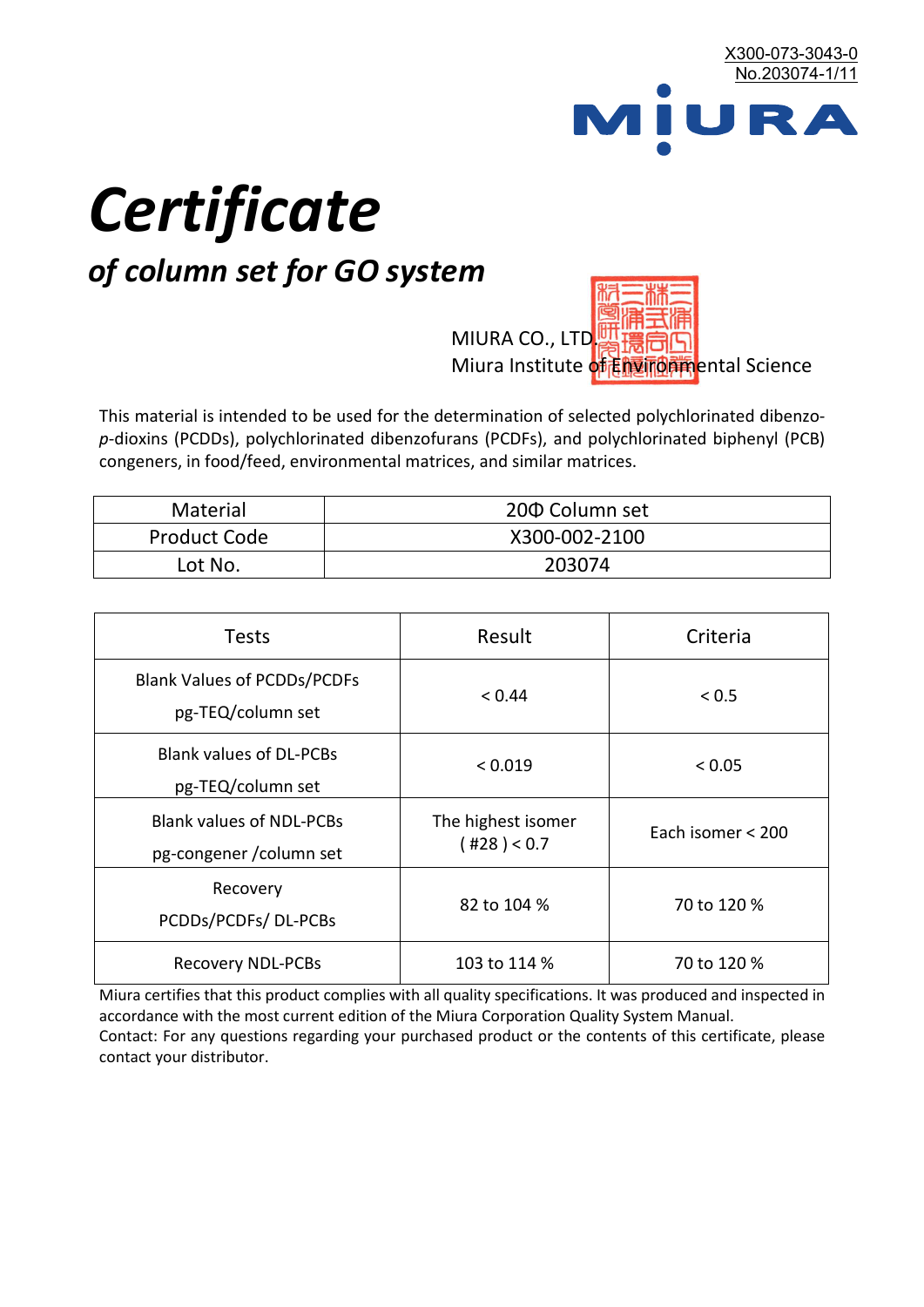## **DESCRIPTIONS**

**Lot Number:** The number mentioned on the labels on the column bag is the lot production number.

**Blank Level Values:** Blank level values, expressed as mass fractions (pg-TEQ per a column set), for selected PCB congeners, PCDD, and PCDF congeners are provided in Table 2. Blank level values are a reference value for which MIURA has the highest confidence in its accuracy, in that all known or suspected sources of bias have been investigated or taken into account (JIS K0311 or JIS K0312).

**Recovery Values (Sample):** Recovery values, expressed as percentages, are provided in Table 3 for selected mass labeled-PCB congeners, and selected mass labeled PCDD and PCDF congeners, based on selected mass labeled recovery standards added before GC-MS measurement. Recovery values meet EU regulations; however, the values meet the MIURA criteria for this certification, which are stricter than what is required by EU regulations.

#### **NOTICE AND WARNING TO USERS**

THE GO SYSTEM COLUMN SET IS INTENDED FOR DIOXIN ANALYTICAL USE ONLY, INCLUDING HAZARDOUS MATERIALS. BEFORE USE, READ THE SDS CAREFULLY; HANDLE PRODUCT AS A HAZARDOUS MATERIAL CAPABLE OF SKIN CORROSION AND/OR EYE DAMAGE.

#### **INSTRUCTIONS FOR STABILITY, STORAGE, AND USE**

**Stability and Storage:** The column set should be stored at room temperatures below 25 °C until use. It should not be frozen or exposed to sunlight or ultraviolet radiation. After removing from the bags, the contents should be used immediately, especially, because the concentration column (lower) "Alumina" can be deactivated under high-humidity. Storing of the removed column set is not recommended.

**Use:** If storing in a cold room or refrigerator, bring them to room temperature (let stand for approximately 30 min), remove water condensed on the surface of the bags. Carefully remove the bags to avoid damage of the column. Use the same lot number with one column set. For more information of column set refer to the operation manual.

### **ANALYTICAL METHODS USED AT MIURA**

For preparation of blank test, several column sets chosen at random per lot production were allowed to reach ambient temperature; two types of the purification columns (upper: silver nitrate silica gel, and lower: sulfuric acid silica gel) were assembled, and 10 mL of n-hexane was added to wet the top of the column with the designated column cap and disposable syringe. Then, a known amount of internal standard solution (containing selected labeled PCB, PCDDs, and PCDFs congeners; as shown in Table 1) dissolved in 6 mL of n-hexane was added to the top of the column with disposable syringe, and the syringe was washed with 2 x 2 mL of n-hexane; the n-hexane was injected into the column again. Then, the purification columns assembled with the concentration columns (upper) and (lower) were set to the each system unit immediately. After two fractions (dioxin and PCB fractions) were obtained from each system unit, a known amount of the recovery standard solution was added to each concentration vessel. Finally, both fractions were concentrated using an evaporation system under nitrogen to 0.01 mL.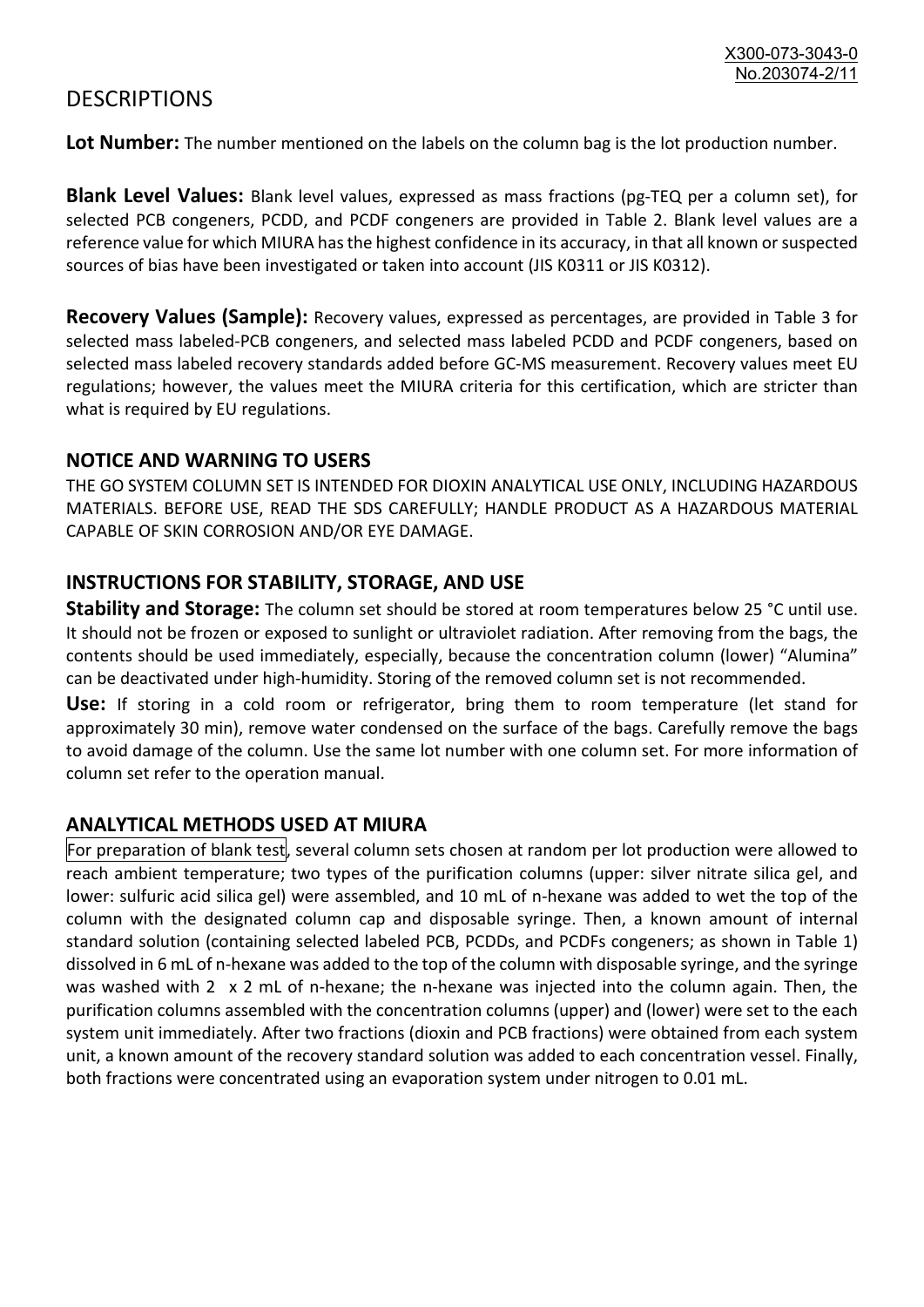X300-073-3043-0 No.203074-3/

| Compounds                   | Standard                      | Maker Code     | Maker             | <b>Diluted</b><br>Concentration |
|-----------------------------|-------------------------------|----------------|-------------------|---------------------------------|
|                             | Internal Standard             | DF-SS-A        |                   |                                 |
| PCDDs and PCDFs,<br>DL-PCBs | <b>Internal Standard</b>      | DFP-LCS-B      |                   |                                 |
|                             | Recovery (Surrogate) Standard | DF-IS-J        |                   |                                 |
|                             |                               | <b>MBP-28</b>  |                   |                                 |
|                             |                               | <b>MBP-52</b>  |                   |                                 |
|                             | Internal Standard             | MBP-101        |                   |                                 |
|                             |                               | <b>MBP-138</b> | Wellington        | $10$ ng/mL                      |
|                             |                               | MBP-153        | Laboratories Inc. | in decane                       |
| NDL-PCBs                    |                               | <b>MBP-19</b>  |                   |                                 |
|                             |                               | <b>MBP-70</b>  |                   |                                 |
|                             | Recovery (Surrogate) Standard | MBP-111        |                   |                                 |
|                             |                               | MBP-162        |                   |                                 |
|                             |                               | <b>MBP-178</b> |                   |                                 |

Table 1. Standard solutions used for recovery tests.

The concentrated dioxin fraction was analyzed using gas chromatography / high resolution mass spectrometry (GC/HRMS) operated in electron impact (EI) mode. A 0.25 mm ID × 60 m fused silica capillary (BPX-DXN, TRAJAN) was used. The concentrated PCB fraction was analyzed using GC/HRMS operated in EI mode. A 0.25 mm ID × 60 m fused silica capillary (HT8-PCB, TRAJAN) was used. All injections were 2 μL using a splitless inlet. The results, blank level values, are provided in Table 2. The chromatograms of each compounds are shown at page 6 and after. Furthermore, the dioxin and PCB fractions were analyzed using gas chromatography / low resolution mass spectrometry operated in total ion scan (m/z 50 to 500) mode, to confirm if interferences may affect determination of target compounds by GC/HRMS are included in the fractions, the chromatograms are not shown here.

For the recovery test (sample), The sunflower seed oil from Helianthus annuus (S5007-1L, Sigma Aldrich) was dissolved in 2 mL of n-hexane. A known amount of the internal standard solution was added to the flask, mixed, and allowed to equilibrate. First, several column sets chosen at random per lot production were allowed to reach ambient temperature; the purification columns (upper) and (lower) were assembled. 10 mL of n-hexane was added to wet the top of the column with the designated column cap and disposable syringe. Then, the sample with the internal standard was injected into the top of the column with the disposable syringe, and the syringe was washed with 2 x 2 mL of n-hexane; the n-hexane was injected into the column again. The purification column was assembled with the concentration column (upper) and (lower), and set to the each system unit immediately. After obtaining two fractions from the system unit, the dioxin and PCB fractions were concentrated using an evaporation system under nitrogen to approximately 0.01 mL. After the addition of a known amount of recovery standard solution, the both fractions were concentrated to 0.02 mL; then dioxin and PCB in each fractions were analyzed using GC/HRMS as mentioned above test. The inspection results is displayed in Table 3.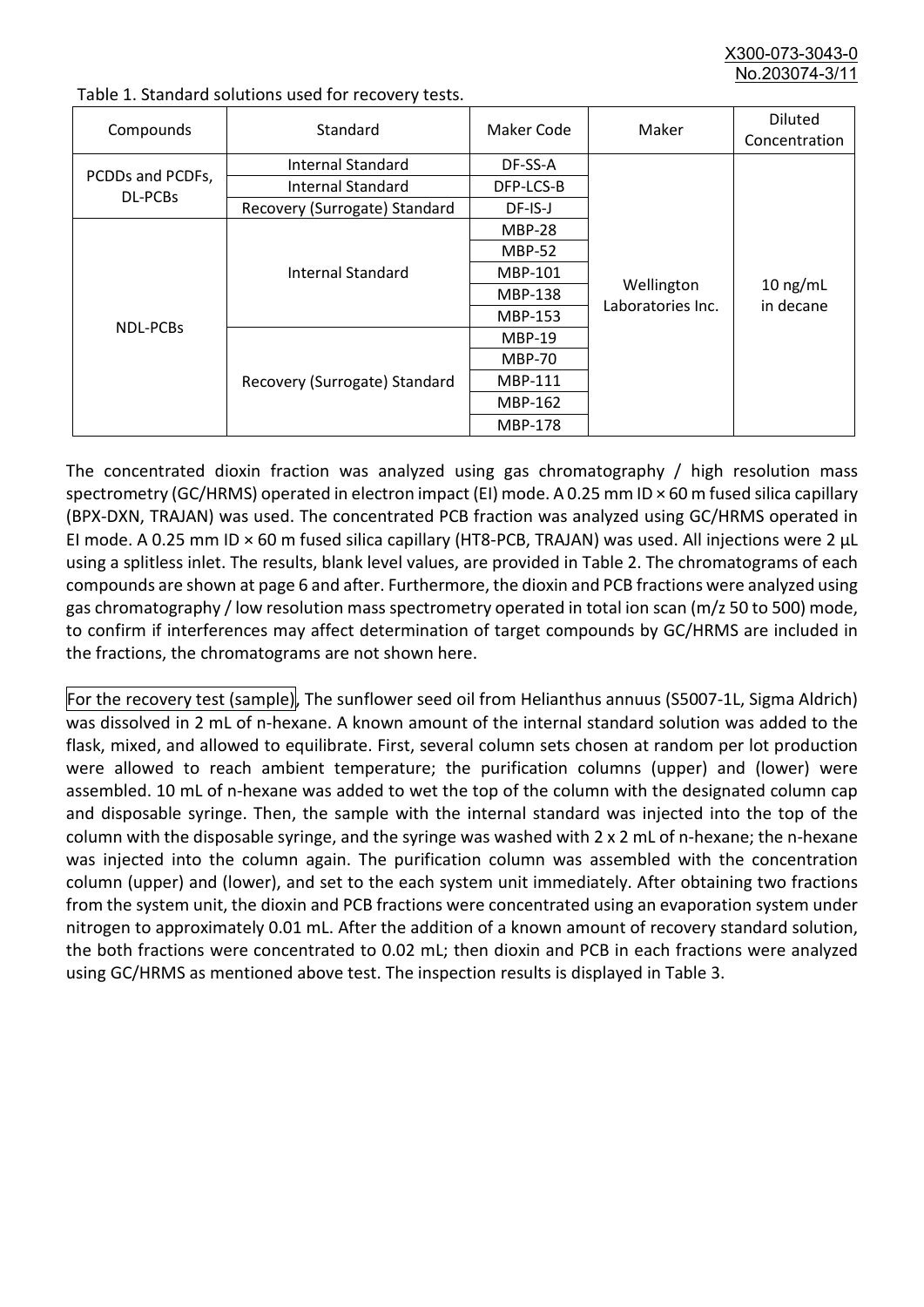X300-073-3043-0 No.203074-4/11

| able 2 Dialik levels of dioxilis (PCDDs/PCDI's and DL-PCDs) and NDL-PCDs per coldinii set.<br>Congener | Concentration | LOQ       | <b>LOD</b> | $S/N=3$   | TEQ*      |
|--------------------------------------------------------------------------------------------------------|---------------|-----------|------------|-----------|-----------|
|                                                                                                        | pg/column     | pg/column | pg/column  | pg/column | pg/column |
| 2,3,7,8-TeCDD                                                                                          | <b>ND</b>     | 0.29      | 0.09       | 0.02      | 0.09      |
| 1,2,3,7,8-PeCDD                                                                                        | <b>ND</b>     | 0.30      | 0.09       | 0.06      | 0.09      |
| 1,2,3,4,7,8-HxCDD                                                                                      | <b>ND</b>     | 0.8       | 0.2        | 0.2       | 0.02      |
| 1,2,3,6,7,8-HxCDD                                                                                      | <b>ND</b>     | 0.7       | 0.2        | 0.2       | 0.02      |
| 1,2,3,7,8,9-HxCDD                                                                                      | <b>ND</b>     | 0.8       | 0.2        | 0.2       | 0.02      |
| 1,2,3,4,6,7,8-HpCDD                                                                                    | <b>ND</b>     | 1.3       | 0.4        | 0.06      | 0.004     |
| <b>OCDD</b>                                                                                            | <b>ND</b>     | 1.9       | 0.6        | 0.09      | 0.00018   |
| 2,3,7,8-TeCDF                                                                                          | <b>ND</b>     | 0.9       | 0.3        | 0.07      | 0.03      |
| 1,2,3,7,8-PeCDF                                                                                        | <b>ND</b>     | 0.8       | 0.2        | 0.09      | 0.006     |
| 2,3,4,7,8-PeCDF                                                                                        | <b>ND</b>     | 0.5       | 0.2        | 0.09      | 0.06      |
| 1,2,3,4,7,8-HxCDF                                                                                      | <b>ND</b>     | 0.6       | 0.2        | 0.1       | 0.02      |
| 1,2,3,6,7,8-HxCDF                                                                                      | <b>ND</b>     | 0.9       | 0.3        | 0.1       | 0.03      |
| 1,2,3,7,8,9-HxCDF                                                                                      | <b>ND</b>     | 0.6       | 0.2        | 0.1       | 0.02      |
| 2,3,4,6,7,8-HxCDF                                                                                      | <b>ND</b>     | 0.6       | 0.2        | 0.1       | 0.02      |
| 1,2,3,4,6,7,8-HpCDF                                                                                    | <b>ND</b>     | 1.0       | 0.3        | 0.04      | 0.003     |
| 1,2,3,4,7,8,9-HpCDF                                                                                    | <b>ND</b>     | 1.1       | 0.3        | 0.05      | 0.003     |
| <b>OCDF</b>                                                                                            | <b>ND</b>     | 2.0       | 0.6        | 0.07      | 0.00018   |
| #81 (3,4,4',5-TeCB)                                                                                    | <b>ND</b>     | 0.7       | 0.2        | 0.02      | 0.00006   |
| #77 (3,3',4,4'-TeCB)                                                                                   | <b>ND</b>     | 1.5       | 0.5        | 0.02      | 0.00005   |
| #126 (3,3',4,4',5-PeCB)                                                                                | <b>ND</b>     | 0.4       | 0.1        | 0.07      | 0.01      |
| #169 (3,3',4,4',5,5'-HxCB)                                                                             | <b>ND</b>     | 0.9       | 0.3        | 0.03      | 0.009     |
| #123 (2',3,4,4',5-PeCB)                                                                                | <b>ND</b>     | 0.4       | 0.1        | 0.05      | 0.000003  |
| #118 (2,3',4,4',5-PeCB)                                                                                | <b>ND</b>     | 0.7       | 0.2        | 0.05      | 0.000006  |
| #105 (2,3,3',4,4'-PeCB)                                                                                | <b>ND</b>     | 0.4       | 0.1        | 0.05      | 0.000003  |
| #114 (2,3,4,4',5-PeCB)                                                                                 | <b>ND</b>     | 0.6       | 0.2        | 0.05      | 0.000006  |
| #167 (2,3',4,4',5,5'-HxCB)                                                                             | <b>ND</b>     | 0.4       | 0.1        | 0.05      | 0.000003  |
| #156 (2,3,3',4,4',5-HxCB)                                                                              | <b>ND</b>     | 0.5       | 0.1        | 0.05      | 0.000003  |
| #157 (2,3,3',4,4',5'-HxCB)                                                                             | <b>ND</b>     | 0.6       | 0.2        | 0.05      | 0.000006  |
| #189 (2,3,3',4,4',5,5'-HpCB)                                                                           | <b>ND</b>     | 0.4       | 0.1        | 0.04      | 0.000003  |
| #28 (2,4,4'-TrCB)                                                                                      | 0.7           | 0.4       | 0.1        | 0.05      |           |
| #52 (2,2',5,5'-TeCB)                                                                                   | 0.3           | 0.3       | 0.1        | 0.08      |           |
| #101 (2,2',4,5,5'-PeCB)                                                                                | <b>ND</b>     | 0.4       | 0.1        | 0.06      |           |
| #138 (2,2',3,4,4',5'-HxCB)                                                                             | <b>ND</b>     | 0.6       | 0.2        | 0.06      |           |
| #153 (2,2',4,4',5,5'-HxCB)                                                                             | <b>ND</b>     | 1.1       | 0.3        | 0.07      |           |
| #180 (2,2',3,4,4',5,5'-HpCB)                                                                           | <b>ND</b>     | 0.6       | 0.2        | 0.07      |           |

\* TEQ: Toxicity Equivalents (are applied WHO-TEF(2006))

- 1. The figures in the parentheses in the concentration of actual measurement denote the concentration of the LOD or more and less than the LOQ.
- 2. ND in the concentration of actual measurement denotes less than the LOD.
- 3. TEQ are calculated with an actual measurement which is the concentration of the LOQ or more, and an actual measurement which is the concentration of the LOD or more and less than the LOQ, respectively. For values less than the LOD, TEQ are calculated with the LOD.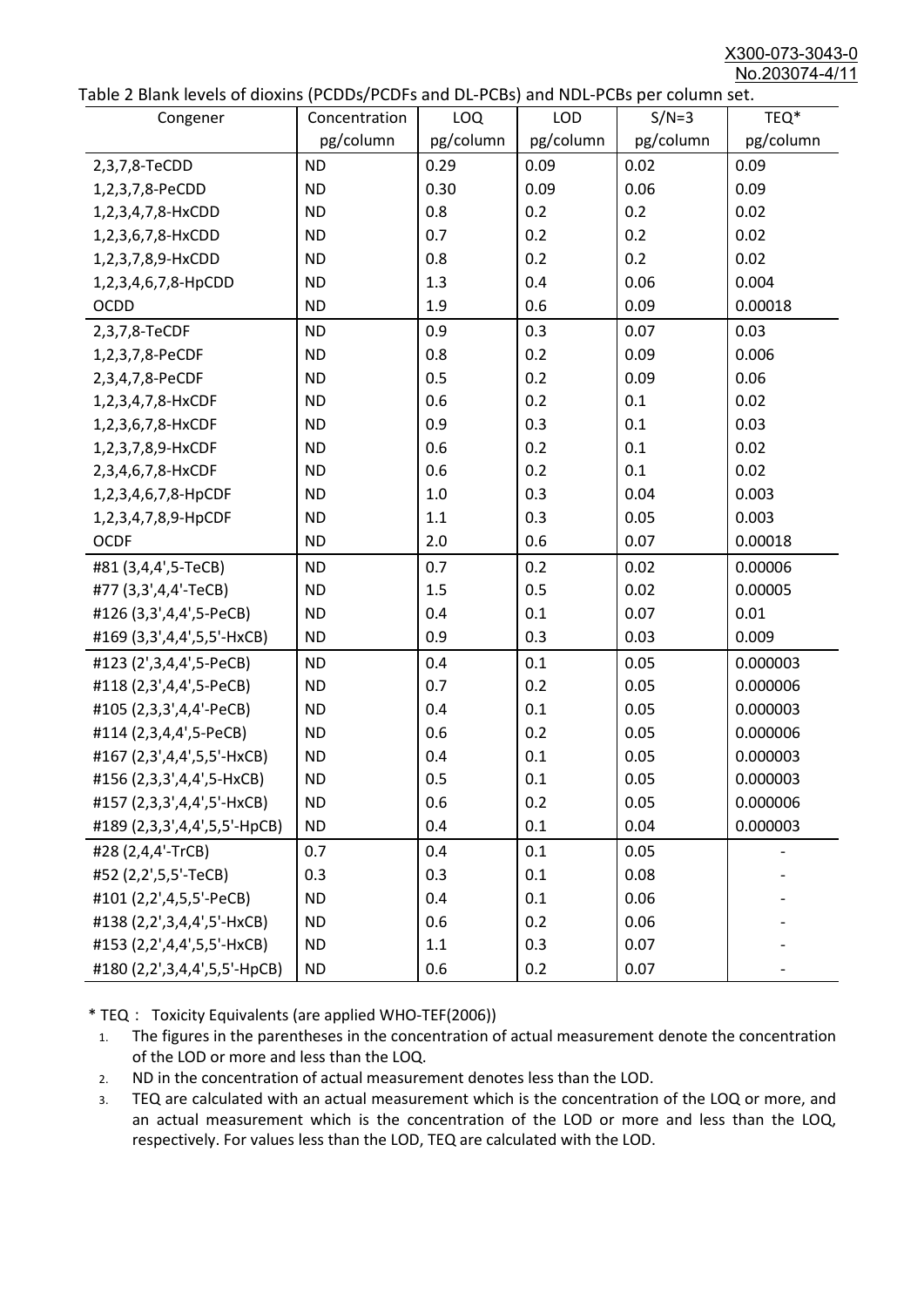| Sample<br>Congener<br>90%<br>2,3,7,8-TeCDD<br>95 %<br>1,2,3,7,8-PeCDD<br>90%<br>1,2,3,4,7,8-HxCDD<br>96 %<br>1,2,3,6,7,8-HxCDD<br>91 %<br>1,2,3,7,8,9-HxCDD<br>1,2,3,4,6,7,8-HpCDD<br>88%<br><b>OCDD</b><br>82%<br>2,3,7,8-TeCDF<br>98%<br>97%<br>1,2,3,7,8-PeCDF<br>2,3,4,7,8-PeCDF<br>101 %<br>1,2,3,4,7,8-HxCDF<br>97%<br>97%<br>1,2,3,6,7,8-HxCDF<br>100 %<br>1,2,3,7,8,9-HxCDF<br>2,3,4,6,7,8-HxCDF<br>91%<br>91%<br>1,2,3,4,6,7,8-HpCDF<br>93%<br>1,2,3,4,7,8,9-HpCDF<br><b>OCDF</b><br>86%<br>#81 (3,4,4',5-TeCB)<br>89%<br>#77 (3,3',4,4'-TeCB)<br>96 %<br>#126 (3,3',4,4',5-PeCB)<br>91% |
|---------------------------------------------------------------------------------------------------------------------------------------------------------------------------------------------------------------------------------------------------------------------------------------------------------------------------------------------------------------------------------------------------------------------------------------------------------------------------------------------------------------------------------------------------------------------------------------------------|
|                                                                                                                                                                                                                                                                                                                                                                                                                                                                                                                                                                                                   |
|                                                                                                                                                                                                                                                                                                                                                                                                                                                                                                                                                                                                   |
|                                                                                                                                                                                                                                                                                                                                                                                                                                                                                                                                                                                                   |
|                                                                                                                                                                                                                                                                                                                                                                                                                                                                                                                                                                                                   |
|                                                                                                                                                                                                                                                                                                                                                                                                                                                                                                                                                                                                   |
|                                                                                                                                                                                                                                                                                                                                                                                                                                                                                                                                                                                                   |
|                                                                                                                                                                                                                                                                                                                                                                                                                                                                                                                                                                                                   |
|                                                                                                                                                                                                                                                                                                                                                                                                                                                                                                                                                                                                   |
|                                                                                                                                                                                                                                                                                                                                                                                                                                                                                                                                                                                                   |
|                                                                                                                                                                                                                                                                                                                                                                                                                                                                                                                                                                                                   |
|                                                                                                                                                                                                                                                                                                                                                                                                                                                                                                                                                                                                   |
|                                                                                                                                                                                                                                                                                                                                                                                                                                                                                                                                                                                                   |
|                                                                                                                                                                                                                                                                                                                                                                                                                                                                                                                                                                                                   |
|                                                                                                                                                                                                                                                                                                                                                                                                                                                                                                                                                                                                   |
|                                                                                                                                                                                                                                                                                                                                                                                                                                                                                                                                                                                                   |
|                                                                                                                                                                                                                                                                                                                                                                                                                                                                                                                                                                                                   |
|                                                                                                                                                                                                                                                                                                                                                                                                                                                                                                                                                                                                   |
|                                                                                                                                                                                                                                                                                                                                                                                                                                                                                                                                                                                                   |
|                                                                                                                                                                                                                                                                                                                                                                                                                                                                                                                                                                                                   |
|                                                                                                                                                                                                                                                                                                                                                                                                                                                                                                                                                                                                   |
|                                                                                                                                                                                                                                                                                                                                                                                                                                                                                                                                                                                                   |
| #169 (3,3',4,4',5,5'-HxCB)<br>98%                                                                                                                                                                                                                                                                                                                                                                                                                                                                                                                                                                 |
| #123 (2',3,4,4',5-PeCB)<br>104%                                                                                                                                                                                                                                                                                                                                                                                                                                                                                                                                                                   |
| #118 (2,3',4,4',5-PeCB)<br>100%                                                                                                                                                                                                                                                                                                                                                                                                                                                                                                                                                                   |
| #105 (2,3,3',4,4'-PeCB)<br>97%                                                                                                                                                                                                                                                                                                                                                                                                                                                                                                                                                                    |
| #114 (2,3,4,4',5-PeCB)<br>103%                                                                                                                                                                                                                                                                                                                                                                                                                                                                                                                                                                    |
| #167 (2,3',4,4',5,5'-HxCB)<br>99%                                                                                                                                                                                                                                                                                                                                                                                                                                                                                                                                                                 |
| #156 (2,3,3',4,4',5-HxCB)<br>102%                                                                                                                                                                                                                                                                                                                                                                                                                                                                                                                                                                 |
| #157 (2,3,3',4,4',5'-HxCB)<br>97%                                                                                                                                                                                                                                                                                                                                                                                                                                                                                                                                                                 |
| #189 (2,3,3',4,4',5,5'-HpCB)<br>102%                                                                                                                                                                                                                                                                                                                                                                                                                                                                                                                                                              |
| #28 (2,4,4'-TrCB)<br>113%                                                                                                                                                                                                                                                                                                                                                                                                                                                                                                                                                                         |
| #52 (2,2',5,5'-TeCB)<br>114%                                                                                                                                                                                                                                                                                                                                                                                                                                                                                                                                                                      |
| #101 (2,2',4,5,5'-PeCB)<br>104%                                                                                                                                                                                                                                                                                                                                                                                                                                                                                                                                                                   |
| #138 (2,2',3,4,4',5'-HxCB)<br>106%                                                                                                                                                                                                                                                                                                                                                                                                                                                                                                                                                                |
| #153 (2,2',4,4',5,5'-HxCB)<br>103%                                                                                                                                                                                                                                                                                                                                                                                                                                                                                                                                                                |
| #180 (2,2',3,4,4',5,5'-HpCB)<br>109%                                                                                                                                                                                                                                                                                                                                                                                                                                                                                                                                                              |

Table 3. Recoveries of labeled internal standards.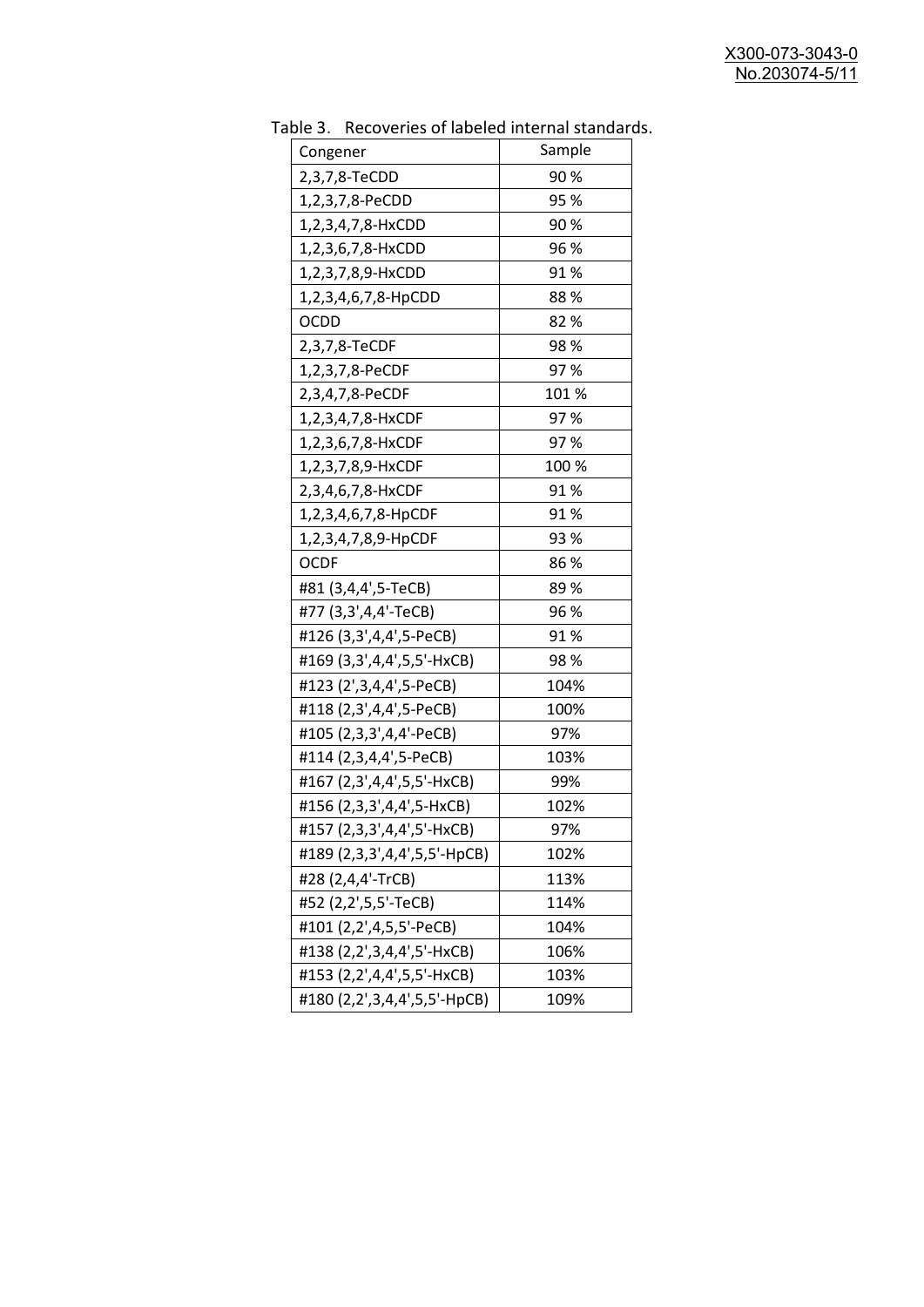#### **Compound View** Page 1



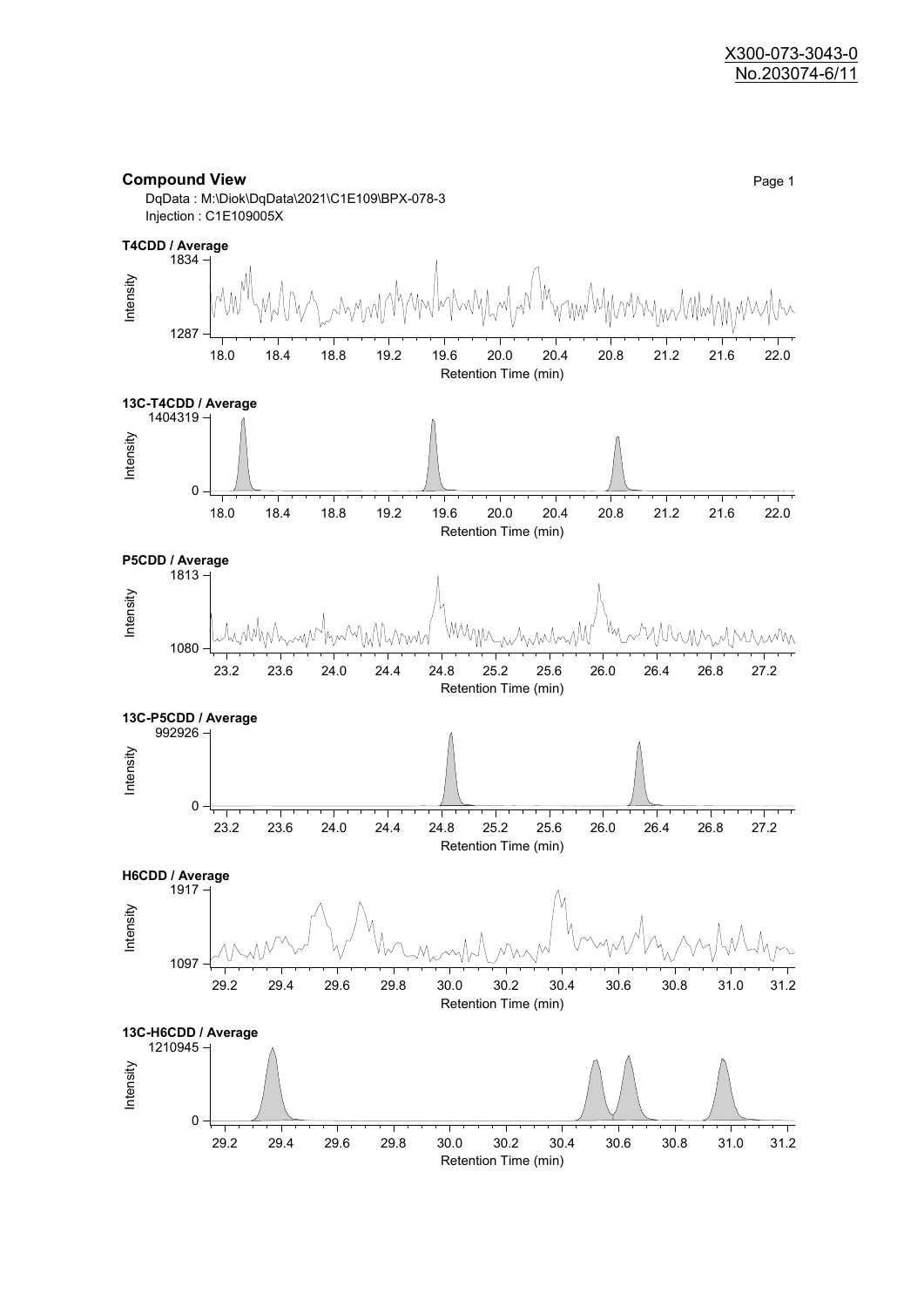#### X300-073-3043-0 No.203074-7/11

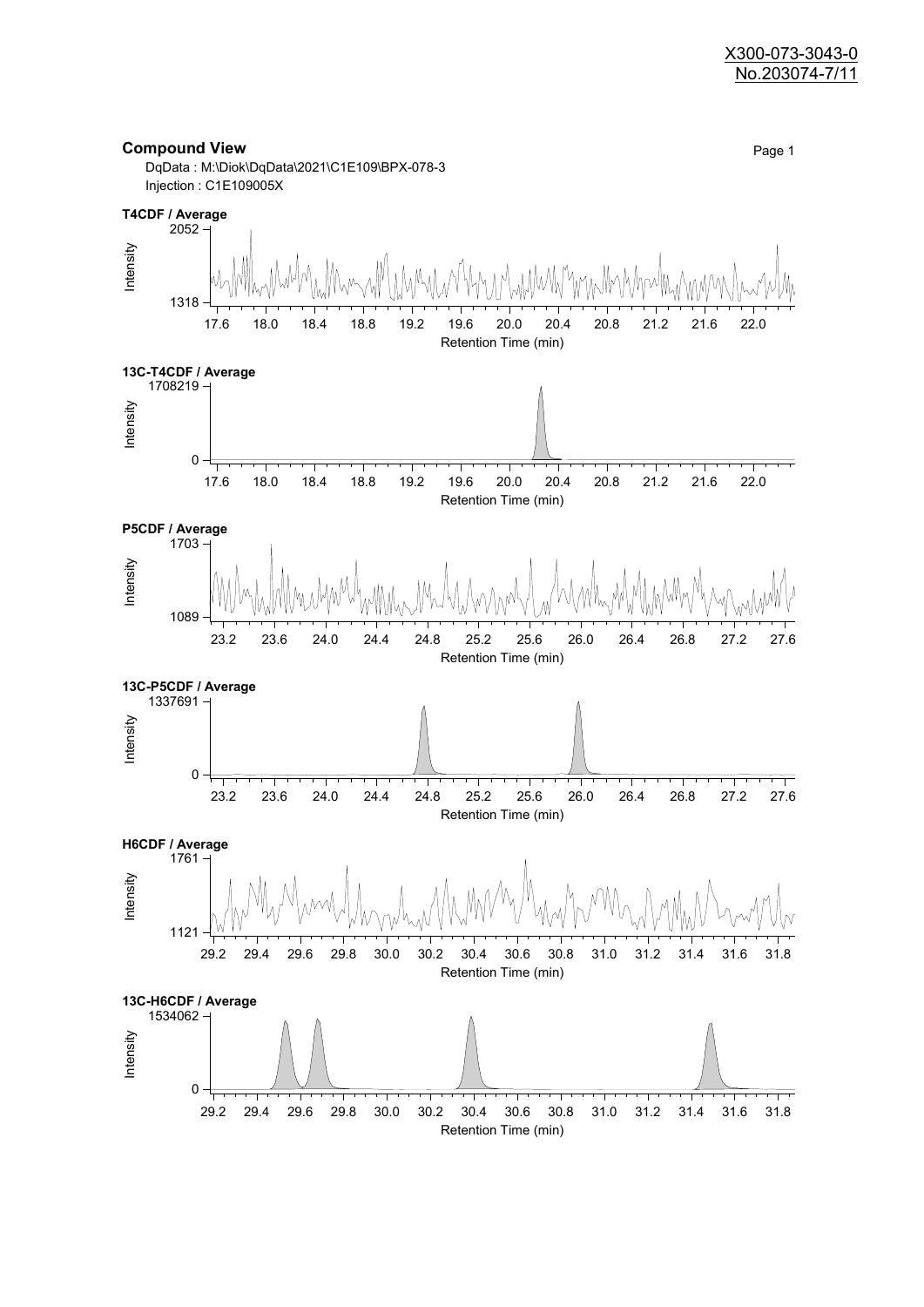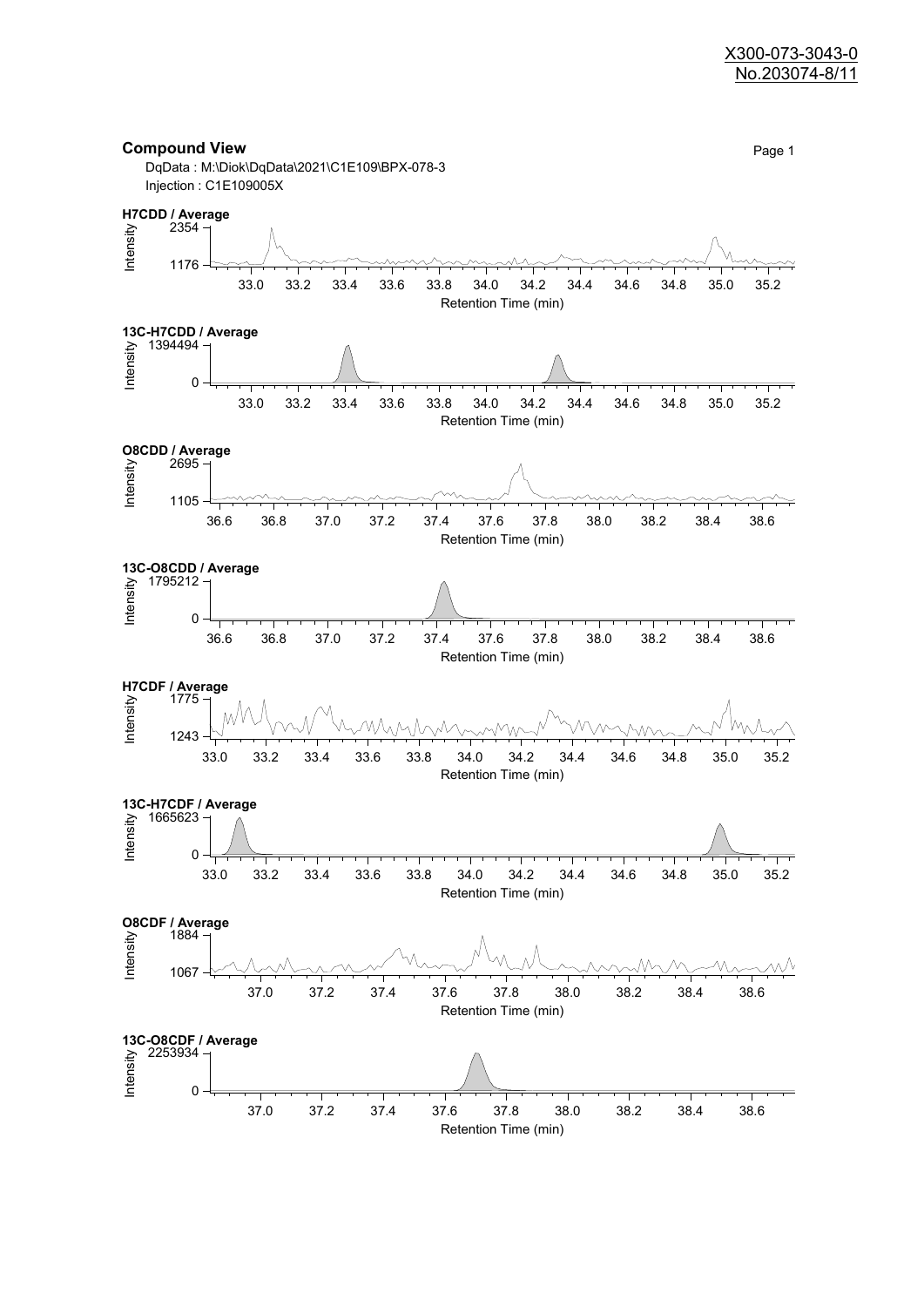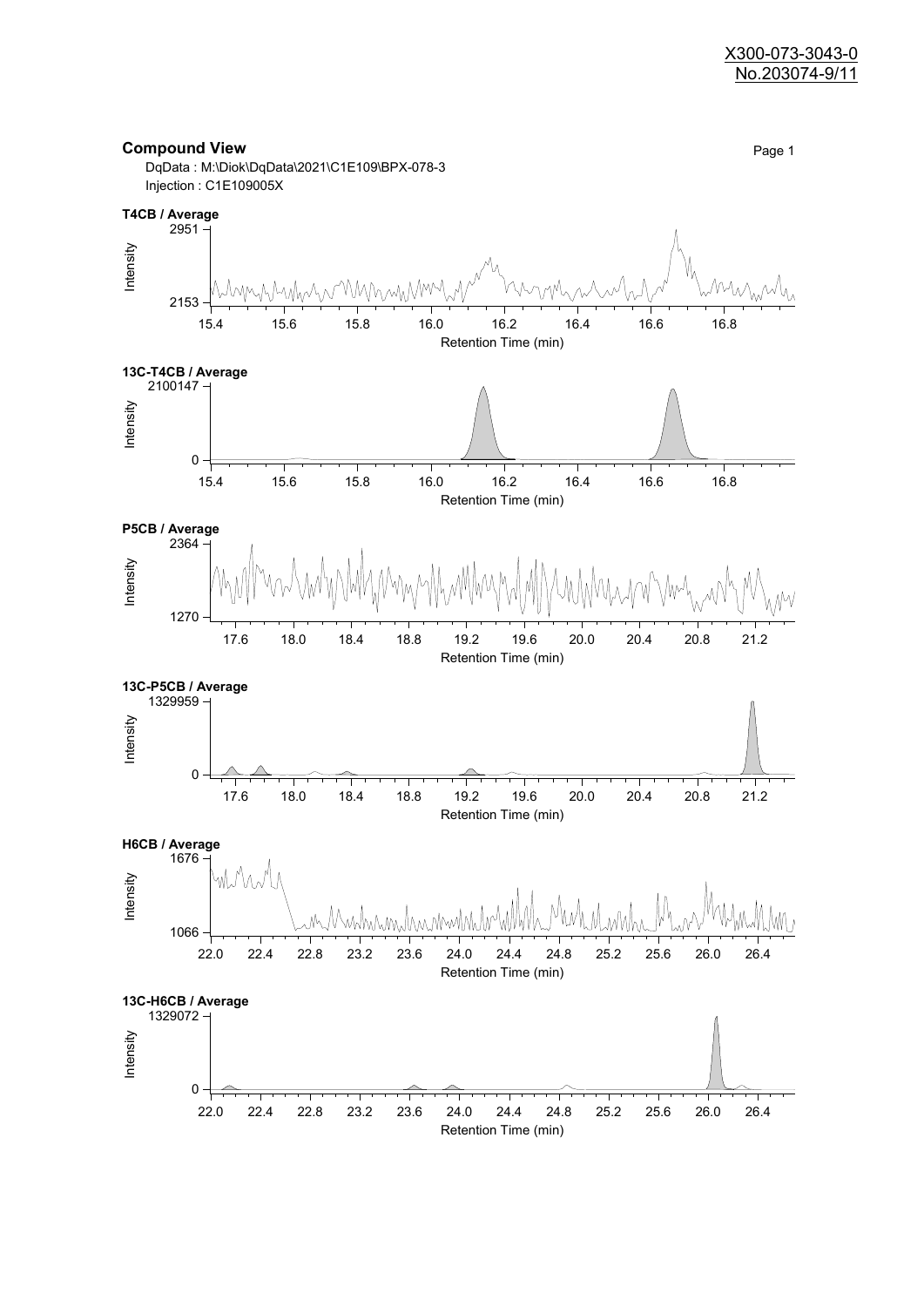